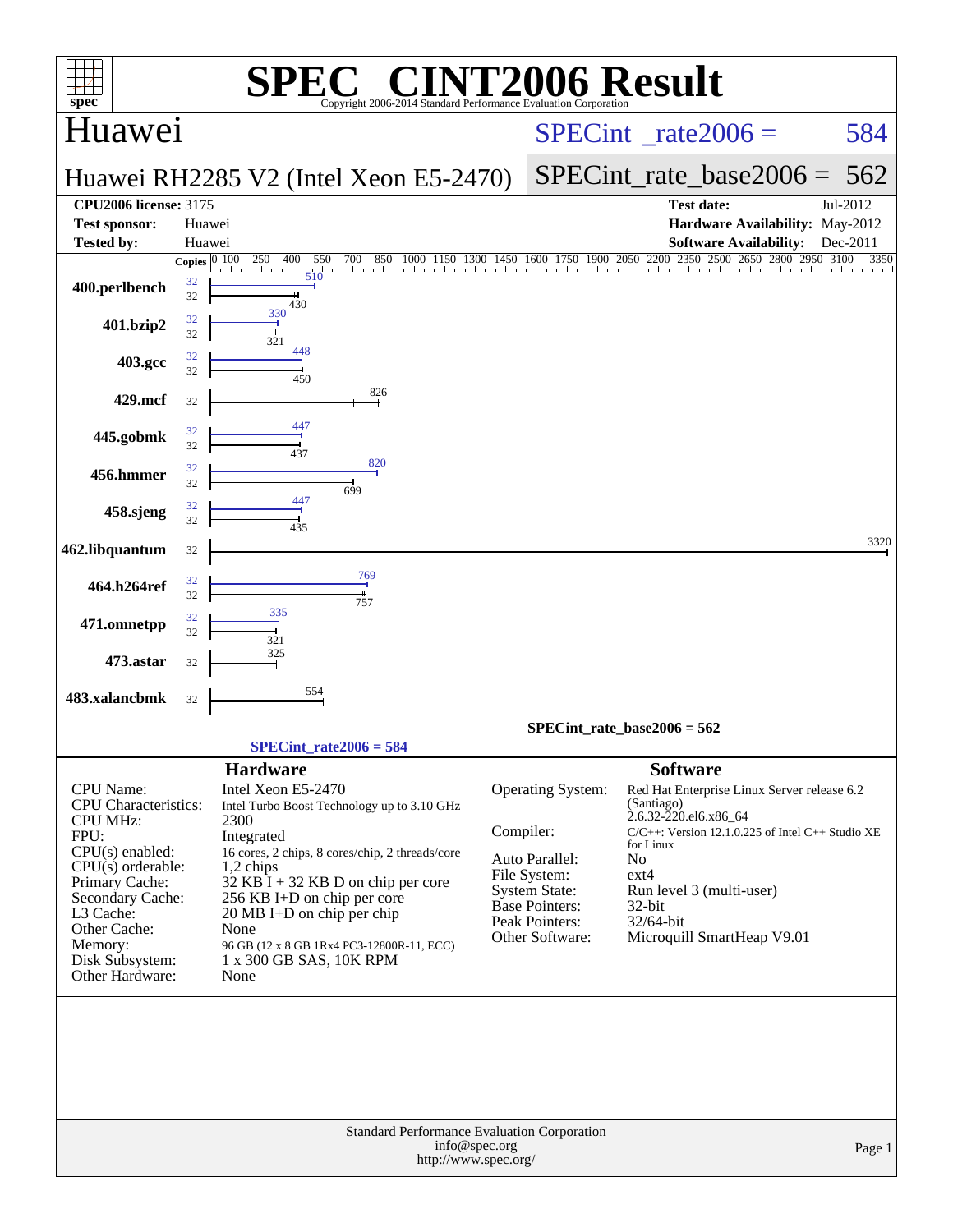

#### Huawei

#### SPECint rate $2006 = 584$

Huawei RH2285 V2 (Intel Xeon E5-2470)

[SPECint\\_rate\\_base2006 =](http://www.spec.org/auto/cpu2006/Docs/result-fields.html#SPECintratebase2006)  $562$ 

**[CPU2006 license:](http://www.spec.org/auto/cpu2006/Docs/result-fields.html#CPU2006license)** 3175 **[Test date:](http://www.spec.org/auto/cpu2006/Docs/result-fields.html#Testdate)** Jul-2012

**[Test sponsor:](http://www.spec.org/auto/cpu2006/Docs/result-fields.html#Testsponsor)** Huawei **[Hardware Availability:](http://www.spec.org/auto/cpu2006/Docs/result-fields.html#HardwareAvailability)** May-2012 **[Tested by:](http://www.spec.org/auto/cpu2006/Docs/result-fields.html#Testedby)** Huawei **[Software Availability:](http://www.spec.org/auto/cpu2006/Docs/result-fields.html#SoftwareAvailability)** Dec-2011

#### **[Results Table](http://www.spec.org/auto/cpu2006/Docs/result-fields.html#ResultsTable)**

|                                                                                                          | <b>Base</b>   |                |       |                |       |                |       | <b>Peak</b>   |                |              |                |              |                |              |  |
|----------------------------------------------------------------------------------------------------------|---------------|----------------|-------|----------------|-------|----------------|-------|---------------|----------------|--------------|----------------|--------------|----------------|--------------|--|
| <b>Benchmark</b>                                                                                         | <b>Copies</b> | <b>Seconds</b> | Ratio | <b>Seconds</b> | Ratio | <b>Seconds</b> | Ratio | <b>Copies</b> | <b>Seconds</b> | <b>Ratio</b> | <b>Seconds</b> | <b>Ratio</b> | <b>Seconds</b> | <b>Ratio</b> |  |
| 400.perlbench                                                                                            | 32            | 724            | 432   | 756            | 414   | 727            | 430   | 32            | 613            | 510          | 609            | 513          | 614            | 510          |  |
| 401.bzip2                                                                                                | 32            | 986            | 313   | 962            | 321   | 962            | 321   | 32            | 939            | 329          | 935            | 330          | 935            | <b>330</b>   |  |
| $403.\mathrm{gcc}$                                                                                       | 32            | 572            | 450   | 570            | 452   | 572            | 450   | 32            | 576            | 447          | 575            | 448          | 575            | 448          |  |
| $429$ .mcf                                                                                               | 32            | 416            | 702   | 352            | 830   | 354            | 826   | 32            | 416            | 702          | 352            | 830          | 354            | 826          |  |
| $445$ .gobm $k$                                                                                          | 32            | 769            | 437   | 768            | 437   | 763            | 440   | 32            | 753            | 446          | 751            | 447          | 748            | 449          |  |
| 456.hmmer                                                                                                | 32            | 427            | 699   | 425            | 702   | 427            | 699   | 32            | 364            | 820          | 364            | 820          | 365            | 817          |  |
| $458$ .sjeng                                                                                             | 32            | 891            | 434   | 891            | 435   | 889            | 435   | 32            | 867            | 447          | 867            | 447          | 865            | 448          |  |
| 462.libquantum                                                                                           | 32            | 200            | 3320  | 200            | 3320  | 199            | 3330  | 32            | 200            | 3320         | 200            | 3320         | 199            | 3330         |  |
| 464.h264ref                                                                                              | 32            | 936            | 757   | 927            | 764   | 946            | 748   | 32            | 921            | 769          | 925            | 765          | 919            | 771          |  |
| 471.omnetpp                                                                                              | 32            | 622            | 321   | 622            | 321   | 621            | 322   | 32            | 598            | 335          | 597            | 335          | 597            | 335          |  |
| $473$ . astar                                                                                            | 32            | 692            | 325   | 691            | 325   | 695            | 323   | 32            | 692            | 325          | 691            | 325          | 695            | 323          |  |
| 483.xalancbmk                                                                                            | 32            | 399            | 554   | 399            | 554   | 400            | 552   | 32            | 399            | 554          | 399            | 554          | 400            | 552          |  |
| Results appear in the order in which they were run. Bold underlined text indicates a median measurement. |               |                |       |                |       |                |       |               |                |              |                |              |                |              |  |

#### **[Submit Notes](http://www.spec.org/auto/cpu2006/Docs/result-fields.html#SubmitNotes)**

 The numactl mechanism was used to bind copies to processors. The config file option 'submit' was used to generate numactl commands to bind each copy to a specific processor. For details, please see the config file.

#### **[Operating System Notes](http://www.spec.org/auto/cpu2006/Docs/result-fields.html#OperatingSystemNotes)**

 Stack size set to unlimited using "ulimit -s unlimited" Transparent Huge Pages enabled with: echo always > /sys/kernel/mm/redhat\_transparent\_hugepage/enabled Filesystem page cache cleared with:<br>echo 1> /proc/sys/vm/drop cac /proc/sys/vm/drop\_caches runspec command invoked through numactl i.e.: numactl --interleave=all runspec <etc> Select only test related files when installing the operating system

#### **[Platform Notes](http://www.spec.org/auto/cpu2006/Docs/result-fields.html#PlatformNotes)**

 BIOS configuration: Set Power Efficiency Mode to Performance Baseboard Management Controller used to adjust the fan speed to 100% Sysinfo program /spec/config/sysinfo.rev6800 \$Rev: 6800 \$ \$Date:: 2011-10-11 #\$ 6f2ebdff5032aaa42e583f96b07f99d3 running on RH62-yjp2 Sun Jul 22 06:26:40 2012

 This section contains SUT (System Under Test) info as seen by some common utilities. To remove or add to this section, see: <http://www.spec.org/cpu2006/Docs/config.html#sysinfo> Continued on next page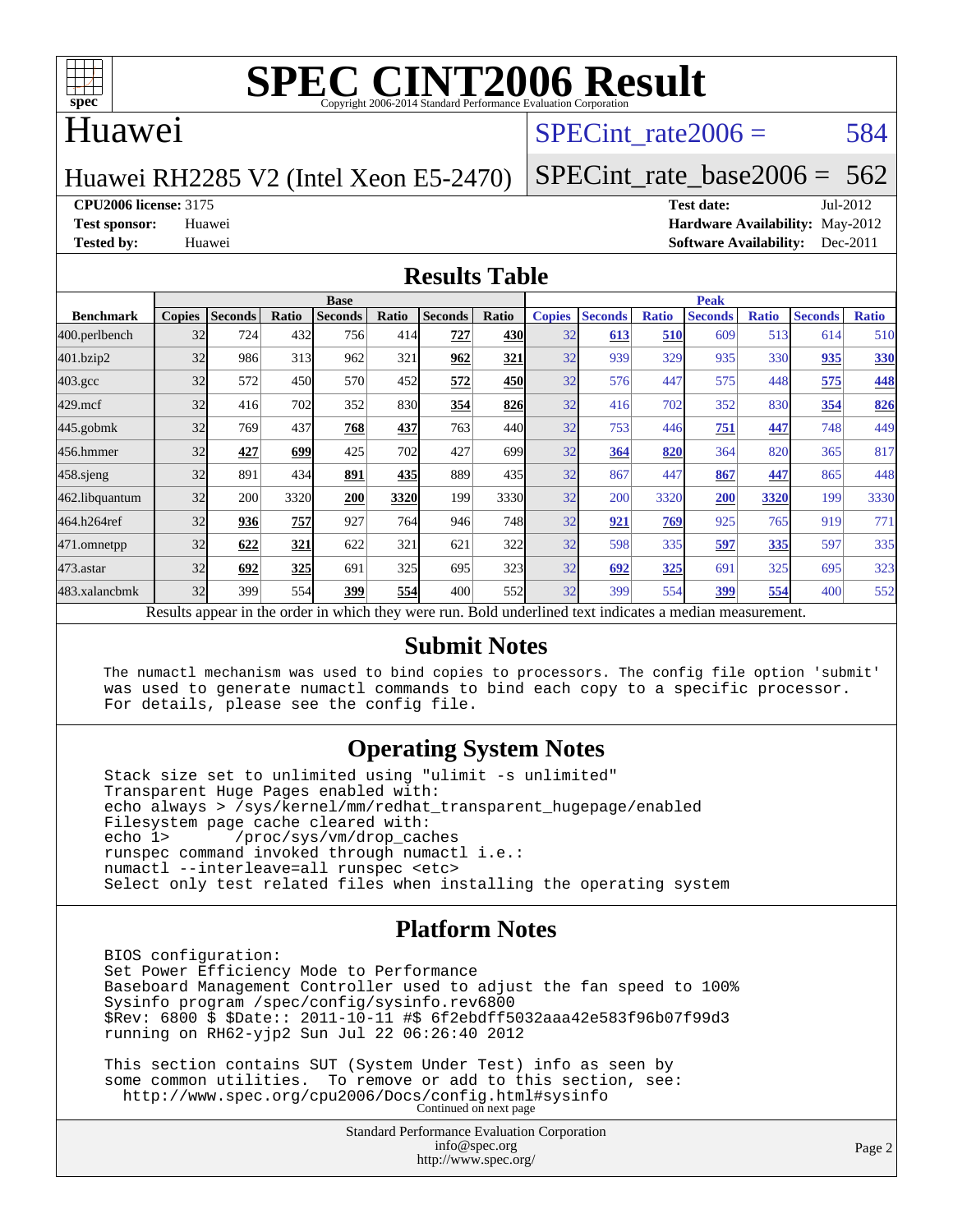

#### Huawei

 $SPECint rate2006 = 584$ 

[SPECint\\_rate\\_base2006 =](http://www.spec.org/auto/cpu2006/Docs/result-fields.html#SPECintratebase2006)  $562$ 

Huawei RH2285 V2 (Intel Xeon E5-2470)

**[Tested by:](http://www.spec.org/auto/cpu2006/Docs/result-fields.html#Testedby)** Huawei **[Software Availability:](http://www.spec.org/auto/cpu2006/Docs/result-fields.html#SoftwareAvailability)** Dec-2011

**[CPU2006 license:](http://www.spec.org/auto/cpu2006/Docs/result-fields.html#CPU2006license)** 3175 **[Test date:](http://www.spec.org/auto/cpu2006/Docs/result-fields.html#Testdate)** Jul-2012 **[Test sponsor:](http://www.spec.org/auto/cpu2006/Docs/result-fields.html#Testsponsor)** Huawei **[Hardware Availability:](http://www.spec.org/auto/cpu2006/Docs/result-fields.html#HardwareAvailability)** May-2012

#### **[Platform Notes \(Continued\)](http://www.spec.org/auto/cpu2006/Docs/result-fields.html#PlatformNotes)**

 From /proc/cpuinfo model name : Intel(R) Xeon(R) CPU E5-2470 0 @ 2.30GHz 2 "physical id"s (chips) 32 "processors" cores, siblings (Caution: counting these is hw and system dependent. The following excerpts from /proc/cpuinfo might not be reliable. Use with caution.) cpu cores : 8 siblings : 16 physical 0: cores 0 1 2 3 4 5 6 7 physical 1: cores 0 1 2 3 4 5 6 7 cache size : 20480 KB From /proc/meminfo MemTotal: 99041084 kB<br>HugePages Total: 0 HugePages\_Total: 0 Hugepagesize: 2048 kB From /etc/\*release\* /etc/\*version\* redhat-release: Red Hat Enterprise Linux Server release 6.2 (Santiago) system-release: Red Hat Enterprise Linux Server release 6.2 (Santiago) system-release-cpe: cpe:/o:redhat:enterprise\_linux:6server:ga:server uname -a: Linux RH62-yjp2 2.6.32-220.el6.x86\_64 #1 SMP Wed Nov 9 08:03:13 EST 2011 x86\_64 x86\_64 x86\_64 GNU/Linux run-level 3 Jul 20 17:06 SPEC is set to: /spec Filesystem Type Size Used Avail Use% Mounted on<br>
/dev/sdal ext3 270G 88G 169G 35% / /dev/sda1 ext3 270G 88G 169G 35% / Additional information from dmidecode: Memory: 12x Samsu M393B 8 GB 1600 MHz 1 rank (End of data from sysinfo program)

#### **[General Notes](http://www.spec.org/auto/cpu2006/Docs/result-fields.html#GeneralNotes)**

Environment variables set by runspec before the start of the run: LD\_LIBRARY\_PATH = "/spec/libs/32:/spec/libs/64"

 Binaries compiled on a system with 2 x Xeon X5645 CPU + 16GB memory using RHEL 6.1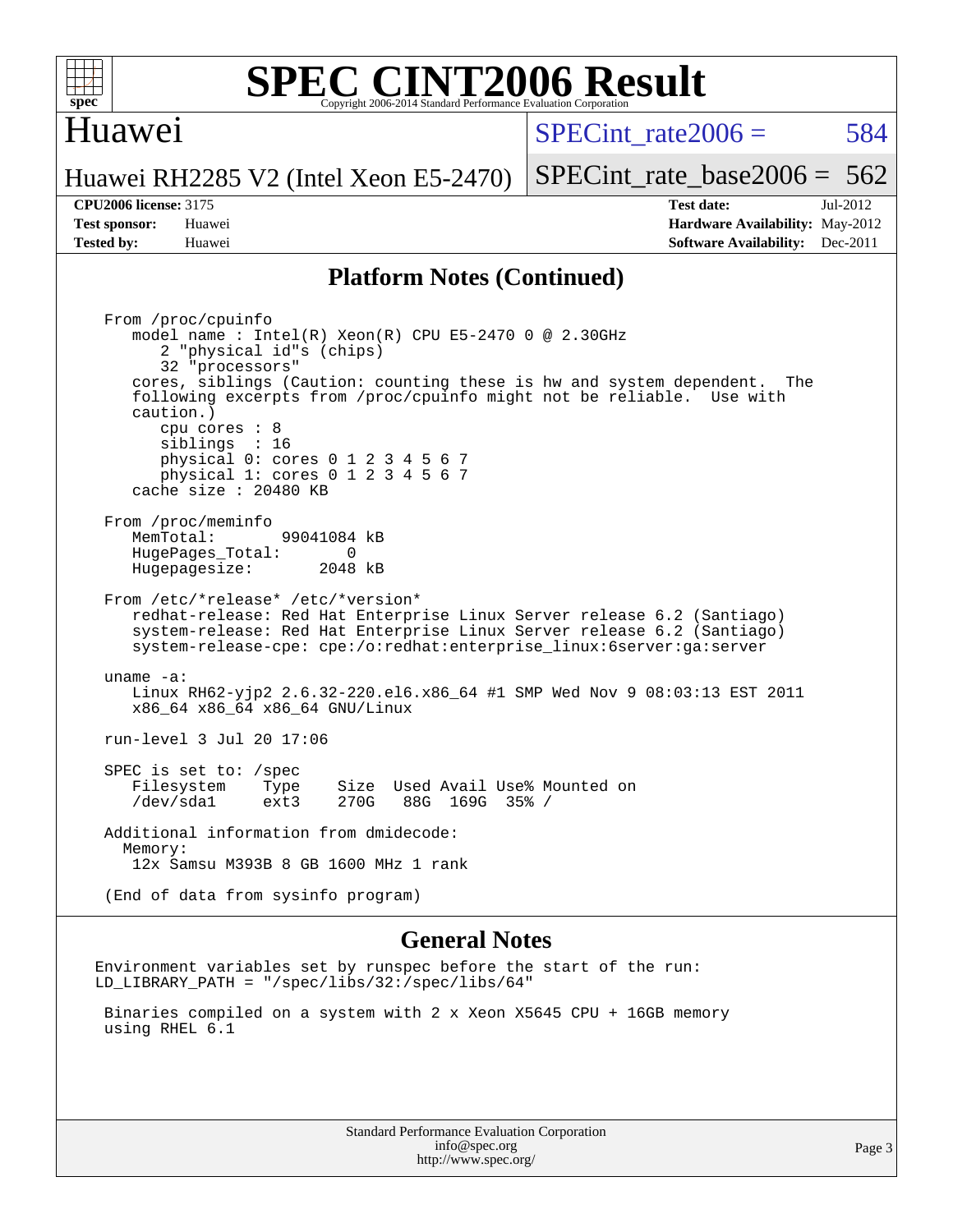

#### Huawei

SPECint rate $2006 = 584$ 

Huawei RH2285 V2 (Intel Xeon E5-2470)

**[CPU2006 license:](http://www.spec.org/auto/cpu2006/Docs/result-fields.html#CPU2006license)** 3175 **[Test date:](http://www.spec.org/auto/cpu2006/Docs/result-fields.html#Testdate)** Jul-2012

[SPECint\\_rate\\_base2006 =](http://www.spec.org/auto/cpu2006/Docs/result-fields.html#SPECintratebase2006)  $562$ 

**[Test sponsor:](http://www.spec.org/auto/cpu2006/Docs/result-fields.html#Testsponsor)** Huawei **[Hardware Availability:](http://www.spec.org/auto/cpu2006/Docs/result-fields.html#HardwareAvailability)** May-2012 **[Tested by:](http://www.spec.org/auto/cpu2006/Docs/result-fields.html#Testedby)** Huawei **[Software Availability:](http://www.spec.org/auto/cpu2006/Docs/result-fields.html#SoftwareAvailability)** Dec-2011

### **[Base Compiler Invocation](http://www.spec.org/auto/cpu2006/Docs/result-fields.html#BaseCompilerInvocation)**

[C benchmarks](http://www.spec.org/auto/cpu2006/Docs/result-fields.html#Cbenchmarks):  $\text{icc}$   $-\text{m32}$ 

[C++ benchmarks:](http://www.spec.org/auto/cpu2006/Docs/result-fields.html#CXXbenchmarks) [icpc -m32](http://www.spec.org/cpu2006/results/res2012q3/cpu2006-20120725-23868.flags.html#user_CXXbase_intel_icpc_4e5a5ef1a53fd332b3c49e69c3330699)

**[Base Portability Flags](http://www.spec.org/auto/cpu2006/Docs/result-fields.html#BasePortabilityFlags)**

 400.perlbench: [-DSPEC\\_CPU\\_LINUX\\_IA32](http://www.spec.org/cpu2006/results/res2012q3/cpu2006-20120725-23868.flags.html#b400.perlbench_baseCPORTABILITY_DSPEC_CPU_LINUX_IA32) 462.libquantum: [-DSPEC\\_CPU\\_LINUX](http://www.spec.org/cpu2006/results/res2012q3/cpu2006-20120725-23868.flags.html#b462.libquantum_baseCPORTABILITY_DSPEC_CPU_LINUX) 483.xalancbmk: [-DSPEC\\_CPU\\_LINUX](http://www.spec.org/cpu2006/results/res2012q3/cpu2006-20120725-23868.flags.html#b483.xalancbmk_baseCXXPORTABILITY_DSPEC_CPU_LINUX)

### **[Base Optimization Flags](http://www.spec.org/auto/cpu2006/Docs/result-fields.html#BaseOptimizationFlags)**

[C benchmarks](http://www.spec.org/auto/cpu2006/Docs/result-fields.html#Cbenchmarks):

[-xSSE4.2](http://www.spec.org/cpu2006/results/res2012q3/cpu2006-20120725-23868.flags.html#user_CCbase_f-xSSE42_f91528193cf0b216347adb8b939d4107) [-ipo](http://www.spec.org/cpu2006/results/res2012q3/cpu2006-20120725-23868.flags.html#user_CCbase_f-ipo) [-O3](http://www.spec.org/cpu2006/results/res2012q3/cpu2006-20120725-23868.flags.html#user_CCbase_f-O3) [-no-prec-div](http://www.spec.org/cpu2006/results/res2012q3/cpu2006-20120725-23868.flags.html#user_CCbase_f-no-prec-div) [-opt-prefetch](http://www.spec.org/cpu2006/results/res2012q3/cpu2006-20120725-23868.flags.html#user_CCbase_f-opt-prefetch) [-opt-mem-layout-trans=3](http://www.spec.org/cpu2006/results/res2012q3/cpu2006-20120725-23868.flags.html#user_CCbase_f-opt-mem-layout-trans_a7b82ad4bd7abf52556d4961a2ae94d5)

[C++ benchmarks:](http://www.spec.org/auto/cpu2006/Docs/result-fields.html#CXXbenchmarks)

[-xSSE4.2](http://www.spec.org/cpu2006/results/res2012q3/cpu2006-20120725-23868.flags.html#user_CXXbase_f-xSSE42_f91528193cf0b216347adb8b939d4107) [-ipo](http://www.spec.org/cpu2006/results/res2012q3/cpu2006-20120725-23868.flags.html#user_CXXbase_f-ipo) [-O3](http://www.spec.org/cpu2006/results/res2012q3/cpu2006-20120725-23868.flags.html#user_CXXbase_f-O3) [-no-prec-div](http://www.spec.org/cpu2006/results/res2012q3/cpu2006-20120725-23868.flags.html#user_CXXbase_f-no-prec-div) [-opt-prefetch](http://www.spec.org/cpu2006/results/res2012q3/cpu2006-20120725-23868.flags.html#user_CXXbase_f-opt-prefetch) [-opt-mem-layout-trans=3](http://www.spec.org/cpu2006/results/res2012q3/cpu2006-20120725-23868.flags.html#user_CXXbase_f-opt-mem-layout-trans_a7b82ad4bd7abf52556d4961a2ae94d5) [-Wl,-z,muldefs](http://www.spec.org/cpu2006/results/res2012q3/cpu2006-20120725-23868.flags.html#user_CXXbase_link_force_multiple1_74079c344b956b9658436fd1b6dd3a8a) [-L/smartheap -lsmartheap](http://www.spec.org/cpu2006/results/res2012q3/cpu2006-20120725-23868.flags.html#user_CXXbase_SmartHeap_7c9e394a5779e1a7fec7c221e123830c)

#### **[Base Other Flags](http://www.spec.org/auto/cpu2006/Docs/result-fields.html#BaseOtherFlags)**

[C benchmarks](http://www.spec.org/auto/cpu2006/Docs/result-fields.html#Cbenchmarks):

403.gcc: [-Dalloca=\\_alloca](http://www.spec.org/cpu2006/results/res2012q3/cpu2006-20120725-23868.flags.html#b403.gcc_baseEXTRA_CFLAGS_Dalloca_be3056838c12de2578596ca5467af7f3)

### **[Peak Compiler Invocation](http://www.spec.org/auto/cpu2006/Docs/result-fields.html#PeakCompilerInvocation)**

[C benchmarks \(except as noted below\)](http://www.spec.org/auto/cpu2006/Docs/result-fields.html#Cbenchmarksexceptasnotedbelow): [icc -m32](http://www.spec.org/cpu2006/results/res2012q3/cpu2006-20120725-23868.flags.html#user_CCpeak_intel_icc_5ff4a39e364c98233615fdd38438c6f2) 400.perlbench: [icc -m64](http://www.spec.org/cpu2006/results/res2012q3/cpu2006-20120725-23868.flags.html#user_peakCCLD400_perlbench_intel_icc_64bit_bda6cc9af1fdbb0edc3795bac97ada53) 401.bzip2: [icc -m64](http://www.spec.org/cpu2006/results/res2012q3/cpu2006-20120725-23868.flags.html#user_peakCCLD401_bzip2_intel_icc_64bit_bda6cc9af1fdbb0edc3795bac97ada53)

456.hmmer: [icc -m64](http://www.spec.org/cpu2006/results/res2012q3/cpu2006-20120725-23868.flags.html#user_peakCCLD456_hmmer_intel_icc_64bit_bda6cc9af1fdbb0edc3795bac97ada53)

458.sjeng: [icc -m64](http://www.spec.org/cpu2006/results/res2012q3/cpu2006-20120725-23868.flags.html#user_peakCCLD458_sjeng_intel_icc_64bit_bda6cc9af1fdbb0edc3795bac97ada53)

```
C++ benchmarks: 
    icpc -m32
```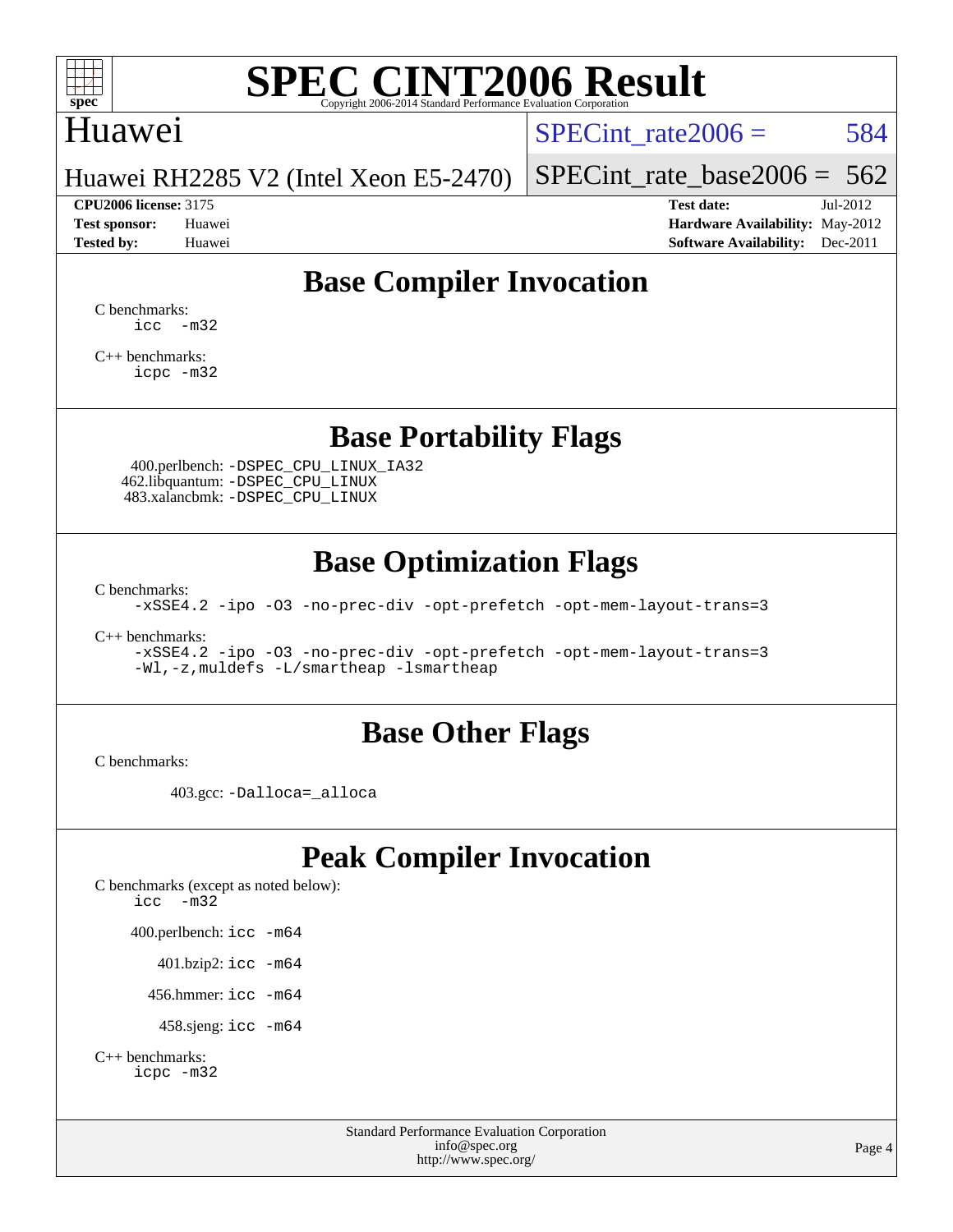

### Huawei

SPECint rate $2006 = 584$ 

Huawei RH2285 V2 (Intel Xeon E5-2470)

[SPECint\\_rate\\_base2006 =](http://www.spec.org/auto/cpu2006/Docs/result-fields.html#SPECintratebase2006)  $562$ 

**[CPU2006 license:](http://www.spec.org/auto/cpu2006/Docs/result-fields.html#CPU2006license)** 3175 **[Test date:](http://www.spec.org/auto/cpu2006/Docs/result-fields.html#Testdate)** Jul-2012 **[Test sponsor:](http://www.spec.org/auto/cpu2006/Docs/result-fields.html#Testsponsor)** Huawei **[Hardware Availability:](http://www.spec.org/auto/cpu2006/Docs/result-fields.html#HardwareAvailability)** May-2012 **[Tested by:](http://www.spec.org/auto/cpu2006/Docs/result-fields.html#Testedby)** Huawei **[Software Availability:](http://www.spec.org/auto/cpu2006/Docs/result-fields.html#SoftwareAvailability)** Dec-2011

### **[Peak Portability Flags](http://www.spec.org/auto/cpu2006/Docs/result-fields.html#PeakPortabilityFlags)**

 400.perlbench: [-DSPEC\\_CPU\\_LP64](http://www.spec.org/cpu2006/results/res2012q3/cpu2006-20120725-23868.flags.html#b400.perlbench_peakCPORTABILITY_DSPEC_CPU_LP64) [-DSPEC\\_CPU\\_LINUX\\_X64](http://www.spec.org/cpu2006/results/res2012q3/cpu2006-20120725-23868.flags.html#b400.perlbench_peakCPORTABILITY_DSPEC_CPU_LINUX_X64) 401.bzip2: [-DSPEC\\_CPU\\_LP64](http://www.spec.org/cpu2006/results/res2012q3/cpu2006-20120725-23868.flags.html#suite_peakCPORTABILITY401_bzip2_DSPEC_CPU_LP64) 456.hmmer: [-DSPEC\\_CPU\\_LP64](http://www.spec.org/cpu2006/results/res2012q3/cpu2006-20120725-23868.flags.html#suite_peakCPORTABILITY456_hmmer_DSPEC_CPU_LP64) 458.sjeng: [-DSPEC\\_CPU\\_LP64](http://www.spec.org/cpu2006/results/res2012q3/cpu2006-20120725-23868.flags.html#suite_peakCPORTABILITY458_sjeng_DSPEC_CPU_LP64) 462.libquantum: [-DSPEC\\_CPU\\_LINUX](http://www.spec.org/cpu2006/results/res2012q3/cpu2006-20120725-23868.flags.html#b462.libquantum_peakCPORTABILITY_DSPEC_CPU_LINUX) 483.xalancbmk: [-DSPEC\\_CPU\\_LINUX](http://www.spec.org/cpu2006/results/res2012q3/cpu2006-20120725-23868.flags.html#b483.xalancbmk_peakCXXPORTABILITY_DSPEC_CPU_LINUX)

## **[Peak Optimization Flags](http://www.spec.org/auto/cpu2006/Docs/result-fields.html#PeakOptimizationFlags)**

[C benchmarks](http://www.spec.org/auto/cpu2006/Docs/result-fields.html#Cbenchmarks):

 400.perlbench: [-xSSE4.2](http://www.spec.org/cpu2006/results/res2012q3/cpu2006-20120725-23868.flags.html#user_peakPASS2_CFLAGSPASS2_LDCFLAGS400_perlbench_f-xSSE42_f91528193cf0b216347adb8b939d4107)(pass 2) [-prof-gen](http://www.spec.org/cpu2006/results/res2012q3/cpu2006-20120725-23868.flags.html#user_peakPASS1_CFLAGSPASS1_LDCFLAGS400_perlbench_prof_gen_e43856698f6ca7b7e442dfd80e94a8fc)(pass 1) [-ipo](http://www.spec.org/cpu2006/results/res2012q3/cpu2006-20120725-23868.flags.html#user_peakPASS2_CFLAGSPASS2_LDCFLAGS400_perlbench_f-ipo)(pass 2) [-O3](http://www.spec.org/cpu2006/results/res2012q3/cpu2006-20120725-23868.flags.html#user_peakPASS2_CFLAGSPASS2_LDCFLAGS400_perlbench_f-O3)(pass 2) [-no-prec-div](http://www.spec.org/cpu2006/results/res2012q3/cpu2006-20120725-23868.flags.html#user_peakPASS2_CFLAGSPASS2_LDCFLAGS400_perlbench_f-no-prec-div)(pass 2) [-prof-use](http://www.spec.org/cpu2006/results/res2012q3/cpu2006-20120725-23868.flags.html#user_peakPASS2_CFLAGSPASS2_LDCFLAGS400_perlbench_prof_use_bccf7792157ff70d64e32fe3e1250b55)(pass 2) [-auto-ilp32](http://www.spec.org/cpu2006/results/res2012q3/cpu2006-20120725-23868.flags.html#user_peakCOPTIMIZE400_perlbench_f-auto-ilp32)  $401.bzip2: -xSSE4.2(pass 2) -prof-qen(pass 1) -ipo(pass 2)$  $401.bzip2: -xSSE4.2(pass 2) -prof-qen(pass 1) -ipo(pass 2)$  $401.bzip2: -xSSE4.2(pass 2) -prof-qen(pass 1) -ipo(pass 2)$  $401.bzip2: -xSSE4.2(pass 2) -prof-qen(pass 1) -ipo(pass 2)$  $401.bzip2: -xSSE4.2(pass 2) -prof-qen(pass 1) -ipo(pass 2)$ [-O3](http://www.spec.org/cpu2006/results/res2012q3/cpu2006-20120725-23868.flags.html#user_peakPASS2_CFLAGSPASS2_LDCFLAGS401_bzip2_f-O3)(pass 2) [-no-prec-div](http://www.spec.org/cpu2006/results/res2012q3/cpu2006-20120725-23868.flags.html#user_peakPASS2_CFLAGSPASS2_LDCFLAGS401_bzip2_f-no-prec-div)(pass 2) [-prof-use](http://www.spec.org/cpu2006/results/res2012q3/cpu2006-20120725-23868.flags.html#user_peakPASS2_CFLAGSPASS2_LDCFLAGS401_bzip2_prof_use_bccf7792157ff70d64e32fe3e1250b55)(pass 2) [-opt-prefetch](http://www.spec.org/cpu2006/results/res2012q3/cpu2006-20120725-23868.flags.html#user_peakCOPTIMIZE401_bzip2_f-opt-prefetch) [-auto-ilp32](http://www.spec.org/cpu2006/results/res2012q3/cpu2006-20120725-23868.flags.html#user_peakCOPTIMIZE401_bzip2_f-auto-ilp32) [-ansi-alias](http://www.spec.org/cpu2006/results/res2012q3/cpu2006-20120725-23868.flags.html#user_peakCOPTIMIZE401_bzip2_f-ansi-alias) 403.gcc: [-xSSE4.2](http://www.spec.org/cpu2006/results/res2012q3/cpu2006-20120725-23868.flags.html#user_peakCOPTIMIZE403_gcc_f-xSSE42_f91528193cf0b216347adb8b939d4107) [-ipo](http://www.spec.org/cpu2006/results/res2012q3/cpu2006-20120725-23868.flags.html#user_peakCOPTIMIZE403_gcc_f-ipo) [-O3](http://www.spec.org/cpu2006/results/res2012q3/cpu2006-20120725-23868.flags.html#user_peakCOPTIMIZE403_gcc_f-O3) [-no-prec-div](http://www.spec.org/cpu2006/results/res2012q3/cpu2006-20120725-23868.flags.html#user_peakCOPTIMIZE403_gcc_f-no-prec-div) 429.mcf: basepeak = yes 445.gobmk: [-xSSE4.2](http://www.spec.org/cpu2006/results/res2012q3/cpu2006-20120725-23868.flags.html#user_peakPASS2_CFLAGSPASS2_LDCFLAGS445_gobmk_f-xSSE42_f91528193cf0b216347adb8b939d4107)(pass 2) [-prof-gen](http://www.spec.org/cpu2006/results/res2012q3/cpu2006-20120725-23868.flags.html#user_peakPASS1_CFLAGSPASS1_LDCFLAGS445_gobmk_prof_gen_e43856698f6ca7b7e442dfd80e94a8fc)(pass 1) [-prof-use](http://www.spec.org/cpu2006/results/res2012q3/cpu2006-20120725-23868.flags.html#user_peakPASS2_CFLAGSPASS2_LDCFLAGS445_gobmk_prof_use_bccf7792157ff70d64e32fe3e1250b55)(pass 2) [-ansi-alias](http://www.spec.org/cpu2006/results/res2012q3/cpu2006-20120725-23868.flags.html#user_peakCOPTIMIZE445_gobmk_f-ansi-alias) [-opt-mem-layout-trans=3](http://www.spec.org/cpu2006/results/res2012q3/cpu2006-20120725-23868.flags.html#user_peakCOPTIMIZE445_gobmk_f-opt-mem-layout-trans_a7b82ad4bd7abf52556d4961a2ae94d5) 456.hmmer: [-xSSE4.2](http://www.spec.org/cpu2006/results/res2012q3/cpu2006-20120725-23868.flags.html#user_peakCOPTIMIZE456_hmmer_f-xSSE42_f91528193cf0b216347adb8b939d4107) [-ipo](http://www.spec.org/cpu2006/results/res2012q3/cpu2006-20120725-23868.flags.html#user_peakCOPTIMIZE456_hmmer_f-ipo) [-O3](http://www.spec.org/cpu2006/results/res2012q3/cpu2006-20120725-23868.flags.html#user_peakCOPTIMIZE456_hmmer_f-O3) [-no-prec-div](http://www.spec.org/cpu2006/results/res2012q3/cpu2006-20120725-23868.flags.html#user_peakCOPTIMIZE456_hmmer_f-no-prec-div) [-unroll2](http://www.spec.org/cpu2006/results/res2012q3/cpu2006-20120725-23868.flags.html#user_peakCOPTIMIZE456_hmmer_f-unroll_784dae83bebfb236979b41d2422d7ec2) [-auto-ilp32](http://www.spec.org/cpu2006/results/res2012q3/cpu2006-20120725-23868.flags.html#user_peakCOPTIMIZE456_hmmer_f-auto-ilp32) 458.sjeng: [-xSSE4.2](http://www.spec.org/cpu2006/results/res2012q3/cpu2006-20120725-23868.flags.html#user_peakPASS2_CFLAGSPASS2_LDCFLAGS458_sjeng_f-xSSE42_f91528193cf0b216347adb8b939d4107)(pass 2) [-prof-gen](http://www.spec.org/cpu2006/results/res2012q3/cpu2006-20120725-23868.flags.html#user_peakPASS1_CFLAGSPASS1_LDCFLAGS458_sjeng_prof_gen_e43856698f6ca7b7e442dfd80e94a8fc)(pass 1) [-ipo](http://www.spec.org/cpu2006/results/res2012q3/cpu2006-20120725-23868.flags.html#user_peakPASS2_CFLAGSPASS2_LDCFLAGS458_sjeng_f-ipo)(pass 2) [-O3](http://www.spec.org/cpu2006/results/res2012q3/cpu2006-20120725-23868.flags.html#user_peakPASS2_CFLAGSPASS2_LDCFLAGS458_sjeng_f-O3)(pass 2) [-no-prec-div](http://www.spec.org/cpu2006/results/res2012q3/cpu2006-20120725-23868.flags.html#user_peakPASS2_CFLAGSPASS2_LDCFLAGS458_sjeng_f-no-prec-div)(pass 2) [-prof-use](http://www.spec.org/cpu2006/results/res2012q3/cpu2006-20120725-23868.flags.html#user_peakPASS2_CFLAGSPASS2_LDCFLAGS458_sjeng_prof_use_bccf7792157ff70d64e32fe3e1250b55)(pass 2) [-unroll4](http://www.spec.org/cpu2006/results/res2012q3/cpu2006-20120725-23868.flags.html#user_peakCOPTIMIZE458_sjeng_f-unroll_4e5e4ed65b7fd20bdcd365bec371b81f) [-auto-ilp32](http://www.spec.org/cpu2006/results/res2012q3/cpu2006-20120725-23868.flags.html#user_peakCOPTIMIZE458_sjeng_f-auto-ilp32)  $462$ .libquantum: basepeak = yes 464.h264ref: [-xSSE4.2](http://www.spec.org/cpu2006/results/res2012q3/cpu2006-20120725-23868.flags.html#user_peakPASS2_CFLAGSPASS2_LDCFLAGS464_h264ref_f-xSSE42_f91528193cf0b216347adb8b939d4107)(pass 2) [-prof-gen](http://www.spec.org/cpu2006/results/res2012q3/cpu2006-20120725-23868.flags.html#user_peakPASS1_CFLAGSPASS1_LDCFLAGS464_h264ref_prof_gen_e43856698f6ca7b7e442dfd80e94a8fc)(pass 1) [-ipo](http://www.spec.org/cpu2006/results/res2012q3/cpu2006-20120725-23868.flags.html#user_peakPASS2_CFLAGSPASS2_LDCFLAGS464_h264ref_f-ipo)(pass 2) [-O3](http://www.spec.org/cpu2006/results/res2012q3/cpu2006-20120725-23868.flags.html#user_peakPASS2_CFLAGSPASS2_LDCFLAGS464_h264ref_f-O3)(pass 2) [-no-prec-div](http://www.spec.org/cpu2006/results/res2012q3/cpu2006-20120725-23868.flags.html#user_peakPASS2_CFLAGSPASS2_LDCFLAGS464_h264ref_f-no-prec-div)(pass 2) [-prof-use](http://www.spec.org/cpu2006/results/res2012q3/cpu2006-20120725-23868.flags.html#user_peakPASS2_CFLAGSPASS2_LDCFLAGS464_h264ref_prof_use_bccf7792157ff70d64e32fe3e1250b55)(pass 2) [-unroll2](http://www.spec.org/cpu2006/results/res2012q3/cpu2006-20120725-23868.flags.html#user_peakCOPTIMIZE464_h264ref_f-unroll_784dae83bebfb236979b41d2422d7ec2) [-ansi-alias](http://www.spec.org/cpu2006/results/res2012q3/cpu2006-20120725-23868.flags.html#user_peakCOPTIMIZE464_h264ref_f-ansi-alias) [C++ benchmarks:](http://www.spec.org/auto/cpu2006/Docs/result-fields.html#CXXbenchmarks) 471.omnetpp: [-xSSE4.2](http://www.spec.org/cpu2006/results/res2012q3/cpu2006-20120725-23868.flags.html#user_peakPASS2_CXXFLAGSPASS2_LDCXXFLAGS471_omnetpp_f-xSSE42_f91528193cf0b216347adb8b939d4107)(pass 2) [-prof-gen](http://www.spec.org/cpu2006/results/res2012q3/cpu2006-20120725-23868.flags.html#user_peakPASS1_CXXFLAGSPASS1_LDCXXFLAGS471_omnetpp_prof_gen_e43856698f6ca7b7e442dfd80e94a8fc)(pass 1) [-ipo](http://www.spec.org/cpu2006/results/res2012q3/cpu2006-20120725-23868.flags.html#user_peakPASS2_CXXFLAGSPASS2_LDCXXFLAGS471_omnetpp_f-ipo)(pass 2) [-O3](http://www.spec.org/cpu2006/results/res2012q3/cpu2006-20120725-23868.flags.html#user_peakPASS2_CXXFLAGSPASS2_LDCXXFLAGS471_omnetpp_f-O3)(pass 2) [-no-prec-div](http://www.spec.org/cpu2006/results/res2012q3/cpu2006-20120725-23868.flags.html#user_peakPASS2_CXXFLAGSPASS2_LDCXXFLAGS471_omnetpp_f-no-prec-div)(pass 2) [-prof-use](http://www.spec.org/cpu2006/results/res2012q3/cpu2006-20120725-23868.flags.html#user_peakPASS2_CXXFLAGSPASS2_LDCXXFLAGS471_omnetpp_prof_use_bccf7792157ff70d64e32fe3e1250b55)(pass 2) [-ansi-alias](http://www.spec.org/cpu2006/results/res2012q3/cpu2006-20120725-23868.flags.html#user_peakCXXOPTIMIZE471_omnetpp_f-ansi-alias) [-opt-ra-region-strategy=block](http://www.spec.org/cpu2006/results/res2012q3/cpu2006-20120725-23868.flags.html#user_peakCXXOPTIMIZE471_omnetpp_f-opt-ra-region-strategy_a0a37c372d03933b2a18d4af463c1f69) [-Wl,-z,muldefs](http://www.spec.org/cpu2006/results/res2012q3/cpu2006-20120725-23868.flags.html#user_peakEXTRA_LDFLAGS471_omnetpp_link_force_multiple1_74079c344b956b9658436fd1b6dd3a8a) [-L/smartheap -lsmartheap](http://www.spec.org/cpu2006/results/res2012q3/cpu2006-20120725-23868.flags.html#user_peakEXTRA_LIBS471_omnetpp_SmartHeap_7c9e394a5779e1a7fec7c221e123830c) 473.astar: basepeak = yes

Continued on next page